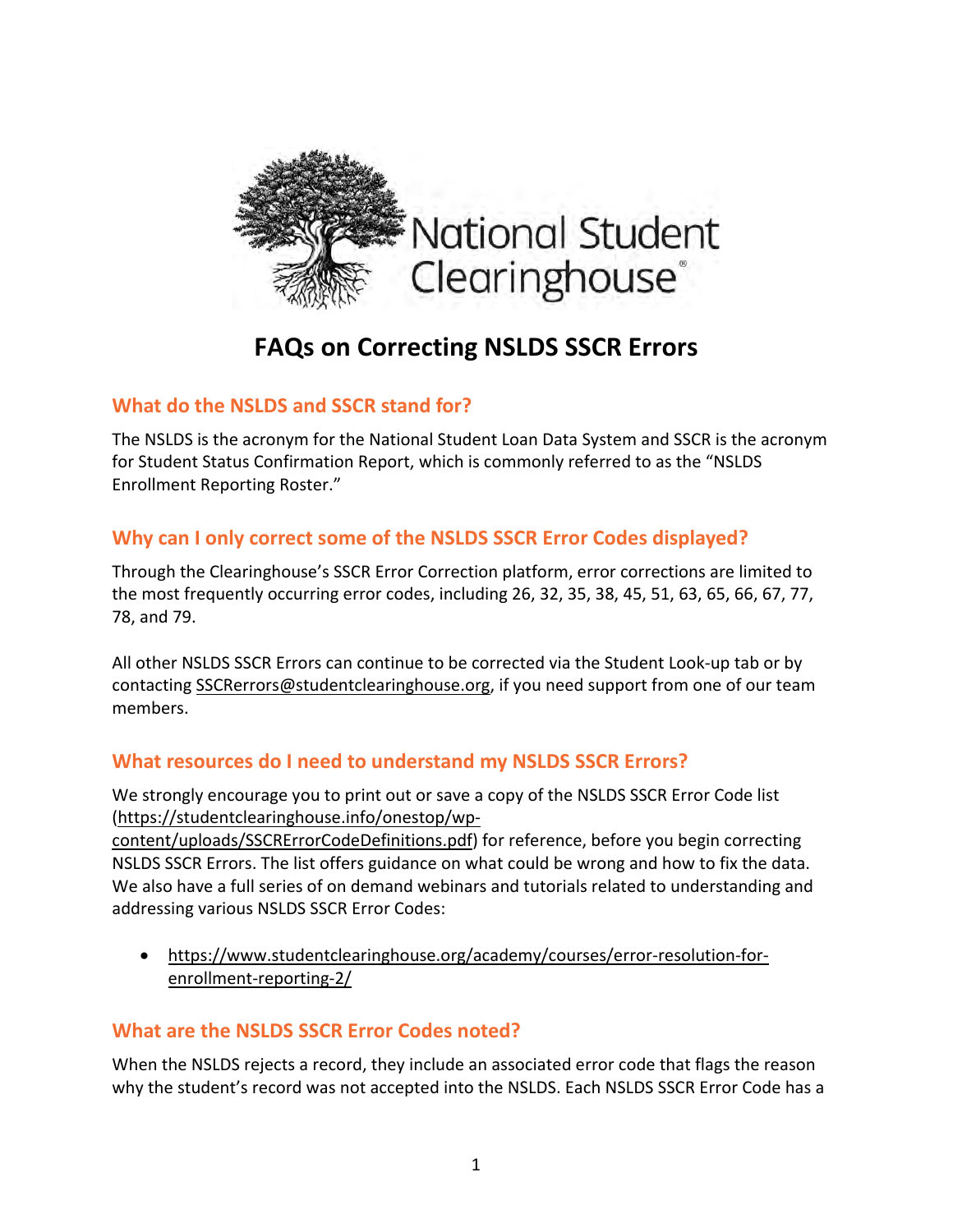

specific definition and resolution instructions associated with it.

- For Clearinghouse guidance on how to resolve the error codes associated with a particular student, please see our NSLDS SSCR Error Code Definitions at https://studentclearinghouse.info/onestop/wp-content/uploads/SSCR-Error-Descriptions.xlsx
- For additional guidance, please see page 124 in the NSLDS Enrollment Reporting Guide Appendices: https://ifap.ed.gov/sites/default/files/attachments/2019- 12/NewNSLDSEnrollmentReportingGuideAppendices\_0.pdf

## **Why is the same NSLDS SSCR Error Code repeated more than one time?**

A student with multiple programs can have multiple instances of the same NSLDS SSCR Error Codes associated with individual programs.

# **Why does the Clearinghouse OPEID Column contain branches that are different from those on the Error Report?**

The Error Report branch code reflects where NSLDS is expecting to find this student. The first column indicates the school and branch code under which that student was reported by your school, and where any correction in enrollment data is made.

## **Why is the Clearinghouse OPEID Column blank?**

If the Clearinghouse OPEID column is blank for a student, it indicates that we do not have a Clearinghouse enrollment record for that student at your school's eight-digit OPEID. The record may be prior to your school going live with the Clearinghouse or a record that was rejected from an enrollment file (Error Code 22).

## Why does the NSLDS Reporting tab only display up to two years of data?

The Clearinghouse's SSCR Error Correction platform was put into effect on December 28, 2016, and data was not loaded retroactively. You should only work from the most recent NSLDS SSCR Error Report available. If you need information for a report older than two years, please contact SSCRerrors@studentclearinghouse.org.

## Why are the number of errors and error information blank for SSCRs on my **NSLDS Reporting page?**

A blank field indicates that we have not yet received the error report for your institution. As soon as the SSCR Response is sent to NSLDS, the line is added to your school's SSCR History. Generally, the Clearinghouse receives an error report or acknowledgement from NSLDS within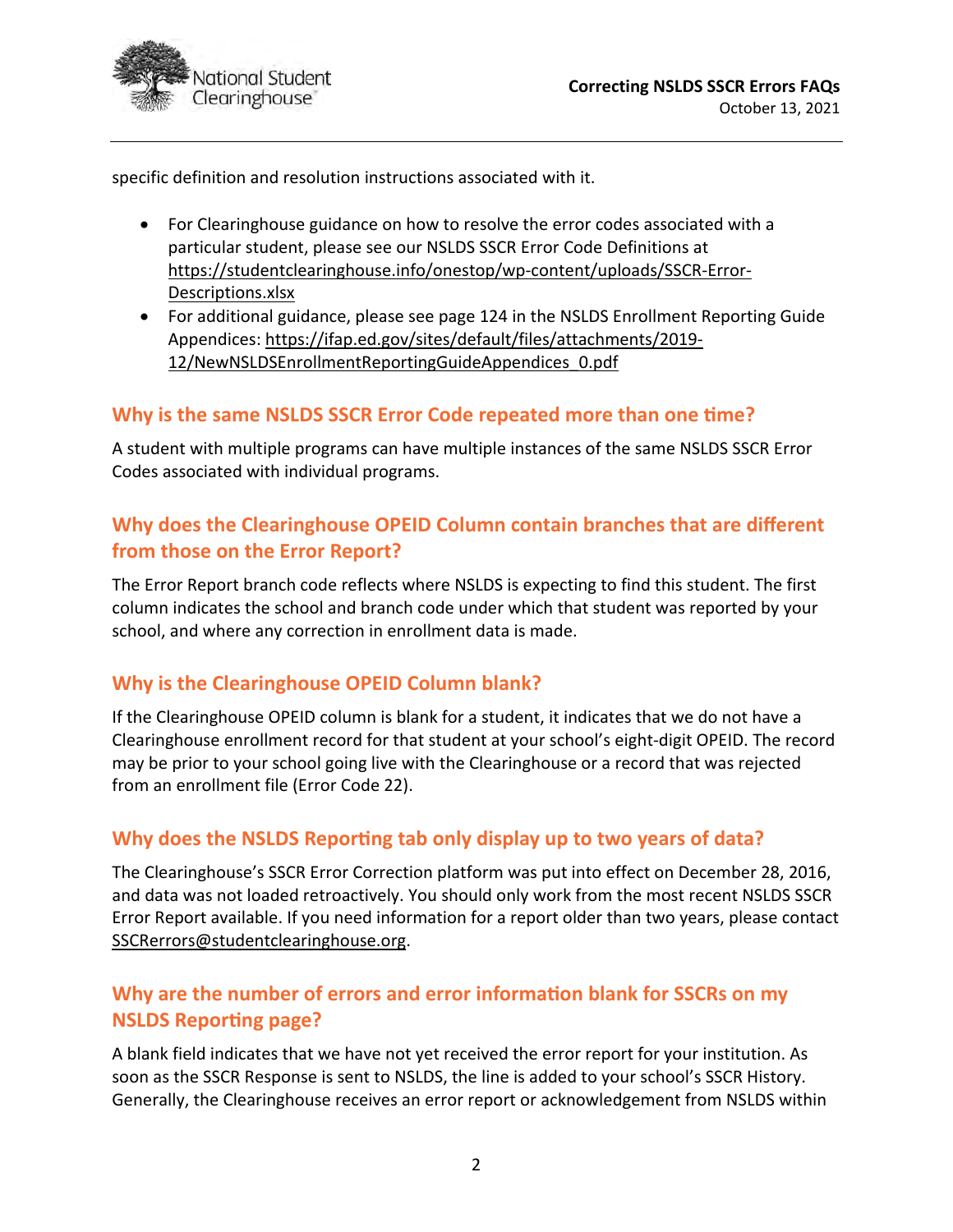

four business days of the submission. If no information appears after four business days, please contact SSCRerrors@studentclearinghouse.org so we can research the issue.

## **Will I be notified if my institution has NSLDS SSCR Errors to address?**

If your school has NSLDS SSCR Errors for the current NSLDS SSCR Roster cycle, an email notification will be sent to users with the Registrar, Financial Aid Director, Submission Data, and Submission Data Alternate roles. If your school does not have any NSLDS SSCR Errors for the current NSLDS SSCR Roster cycle, you will not receive an email notification.

## If I have ten days to return corrections to NSLDS SSCR Errors, why does the Clearinghouse only give me eight days until updates are "due?"

The Clearinghouse requests that you return/enter corrections into the Clearinghouse database within eight days to ensure there is enough time to transmit the data to NSLDS within their 10 day timeframe. You can continue to make corrections after the eight days. However, we cannot guarantee those corrections will be forwarded to NSLDS prior to the next scheduled roster.

## **What methods can I use to correct the NSLDS SSCR Errors by the "due date?"**

The due date provided allows time for processing and sending transmissions to the NSLDS within the regulated 10-day timeframe. There are several ways to make corrections:

- 1. Use our online SSCR Error Correction platform, which is specifically designed for correcting NSLDS SSCR errors.
- 2. Use Student Look-Up, which is available as a tab option at www.studentclearinghouse.org user login link or select Student Reporting tab > Data Reporting Dashboard link on the Clearinghouse secure website.
- 3. Submit a new enrollment file for the current term or a non-compulsory file.
- 4. If you have a large number of errors to correct, you can work directly with the Clearinghouse to submit the data.

If you have questions about the best method for you to use, please contact SSCRerrors@studentclearinghouse.org for assistance.

#### **What if I have errors, but don't want to make any changes?**

The Clearinghouse will automatically respond to an error report for your school on the day the report is received. We will also submit an automatic response after the Clearinghouse Due Date, which will capture any new data that has been submitted through the SSCR Error Correction platform, regular online update, or standard file submission processes.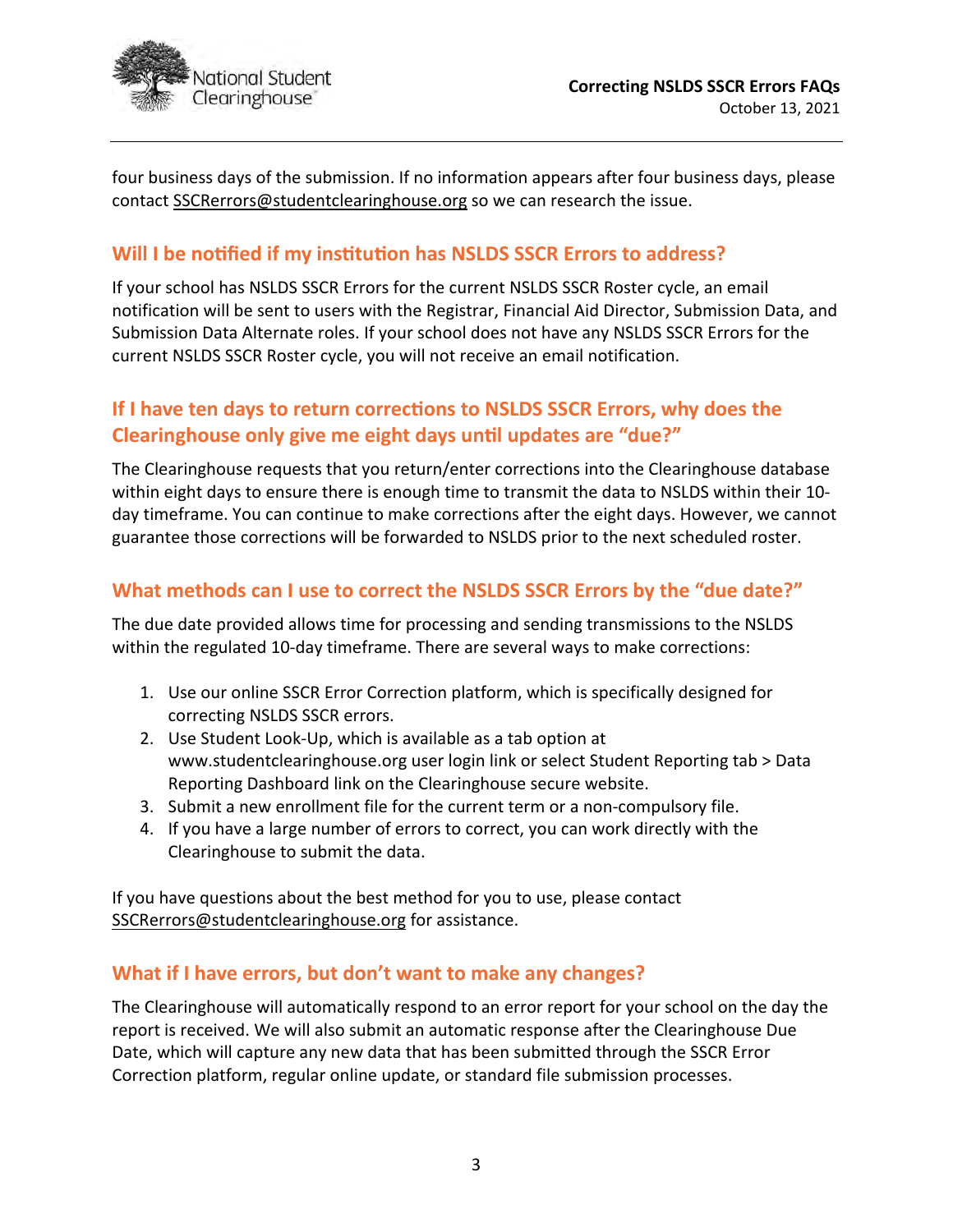

There are multiple NSLDS SSCR Error Reports; which one should I be working? You should work from the most recent NSLDS SSCR error report. You only have full access to the most current report. After 30 days, functionality for previous reports is disabled and they become view only.

# **What is the Originator? Why is the due date blank on those where the Clearinghouse is listed as the Originator?**

If the Originator is NSLDS, it is a response to an SSCR/Roster request. Regulations require a response to the error report.

If the Originator is CH (the Clearinghouse), it is a supplemental notification generated by the Clearinghouse to request the students be added to your school's next roster. Since this is an additional notification outside of the regulated reporting process, the same rules for correcting records do not apply.

## **How can I save an electronic copy of the NSLDS SSCR Error Report list?**

Export the list to Excel or select Print and use a PDF or Document Writer. Set the document layout to landscape and legal to ensure you retrieve the full page.

After I make a correction with the Clearinghouse, do I need to do anything else? Please be sure the correct information is also reflected in your Student Information System, if applicable. This is to ensure the next submission/report for your student that you send to the Clearinghouse in your enrollment file does not overwrite the correction you made.

## **How do I make correc�ons if I have a submission file in process?**

If you need to make a correction to a student who is on a file in process, the correction cannot be made until the file has been processed. If you have questions or concerns about the processing of your file, please reach out to the analyst assigned to your file.

If you have a file in house that is not assigned to a Clearinghouse analyst, please contact schoolops@studentclearinghouse.org for assistance. If the student is not on the file, you will be able to proceed with the update.

## **Why can't I update a program status?**

At this time, only Error Code 26 allows for an update to be made to the Program Status. If you need to make updates to the program level for any other error, use the Student Look-Up tab to submit the update.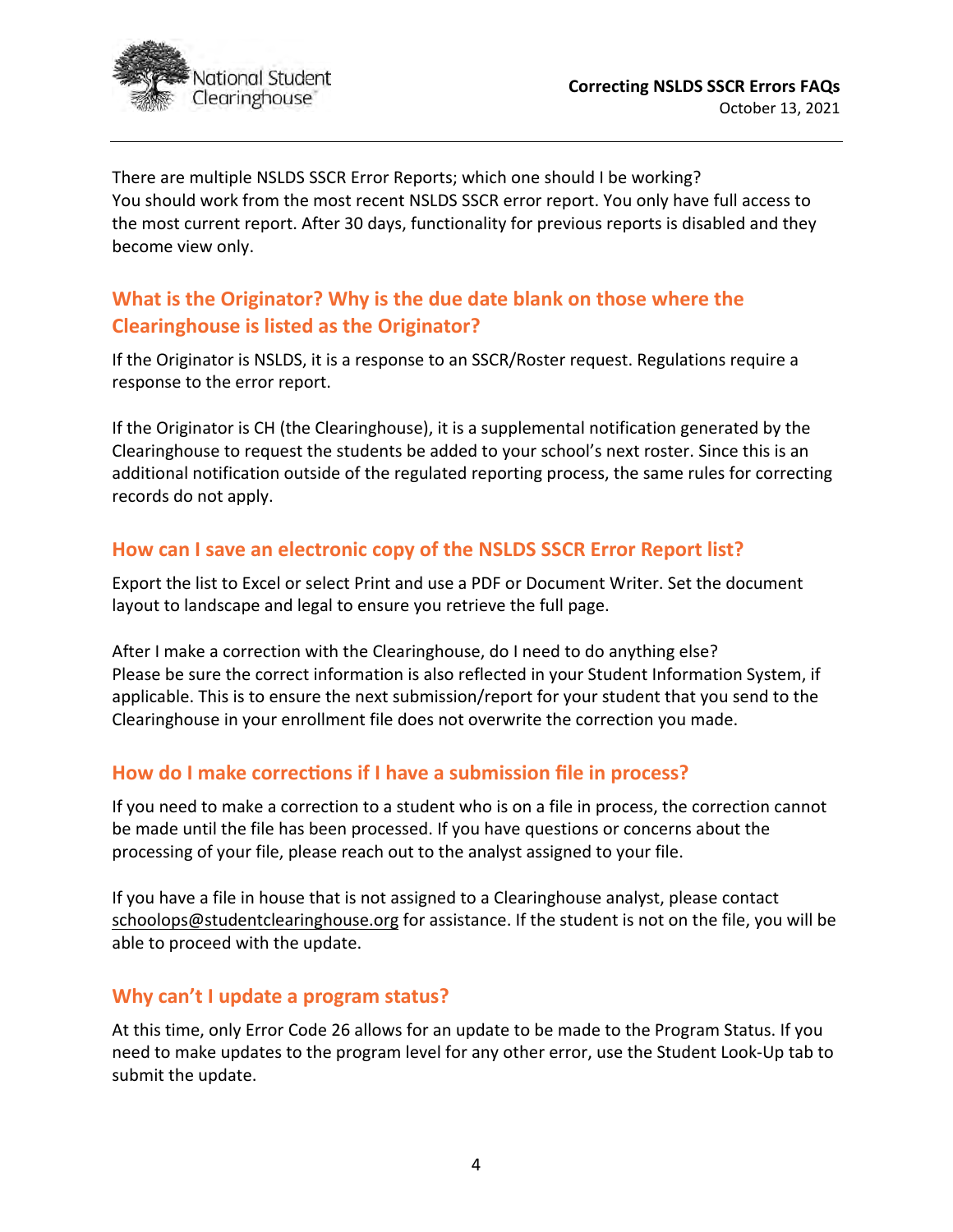

# **I don't want to change anything on this student, I just want to recer�fy the existing information. How do I do this?**

Click on the student, as if you are going to make a correction, and select the submit button. This will recertify the record without making additional changes.

## **Why can't I make corrections?**

If the SSNs are disabled when you log in, you do not have the correct access to make changes. In order to make corrections, you need the "Online Update" role on your school contact list. Please contact your institution's User Administrator (typically the Registrar of Financial Aid Director) to request that access.

I'm on the confirmation page, how do I get back to the error list after updating a student? Select "NSLDS Error Detail" from the breadcrumb menu at the top of the page. The student worked on last will appear at the top of the list.

## **What happens if I do not correct my NSLDS SSCR Errors?**

As a school receiving and distributing Title IV Aid, there is a Department of Education requirement that your SSCR errors be reviewed and corrected within 10 days of receipt. Not correcting errors within in the specified could result in audit findings. Additionally, if a student shows up as a NSLDS SSCR Error, their record is being rejected and is not being accepted by the NSLDS. If the record is not corrected, the NSLDS will continue to reject the student and the student's record would be incomplete in the NSLDS. An incomplete record in NSLDS may result in errors in the NSLDS Direct Loan Limit subsidy calculation for 150% and can also erroneously affect a student's in-school deferment status.

# **Why do the same students keep appearing as NSLDS SSCR Errors every month? I already corrected them.**

If the same students keep appearing on your list of NSLDS SSCR Errors every month, the record may not have been corrected properly. If you continue to see the same students, please contact SSCRerrors@studentclearinghouse.org for assistance with correcting the records.

## **Why are we getting NSLDS SSCR Error Reports for branches we do not use?**

It is possible the institution has additional active official locations with the NSLDS that differ from the institution's 8-digit school code(s) used for reporting to the Clearinghouse using Enrollment Reporting. This is not uncommon and not a compliance issue in and of itself. In the event there is an active official location Roster with the NSLDS where students are reported as possibly attending that 8-digit location, the NSLDS will likely generate an SSCR Roster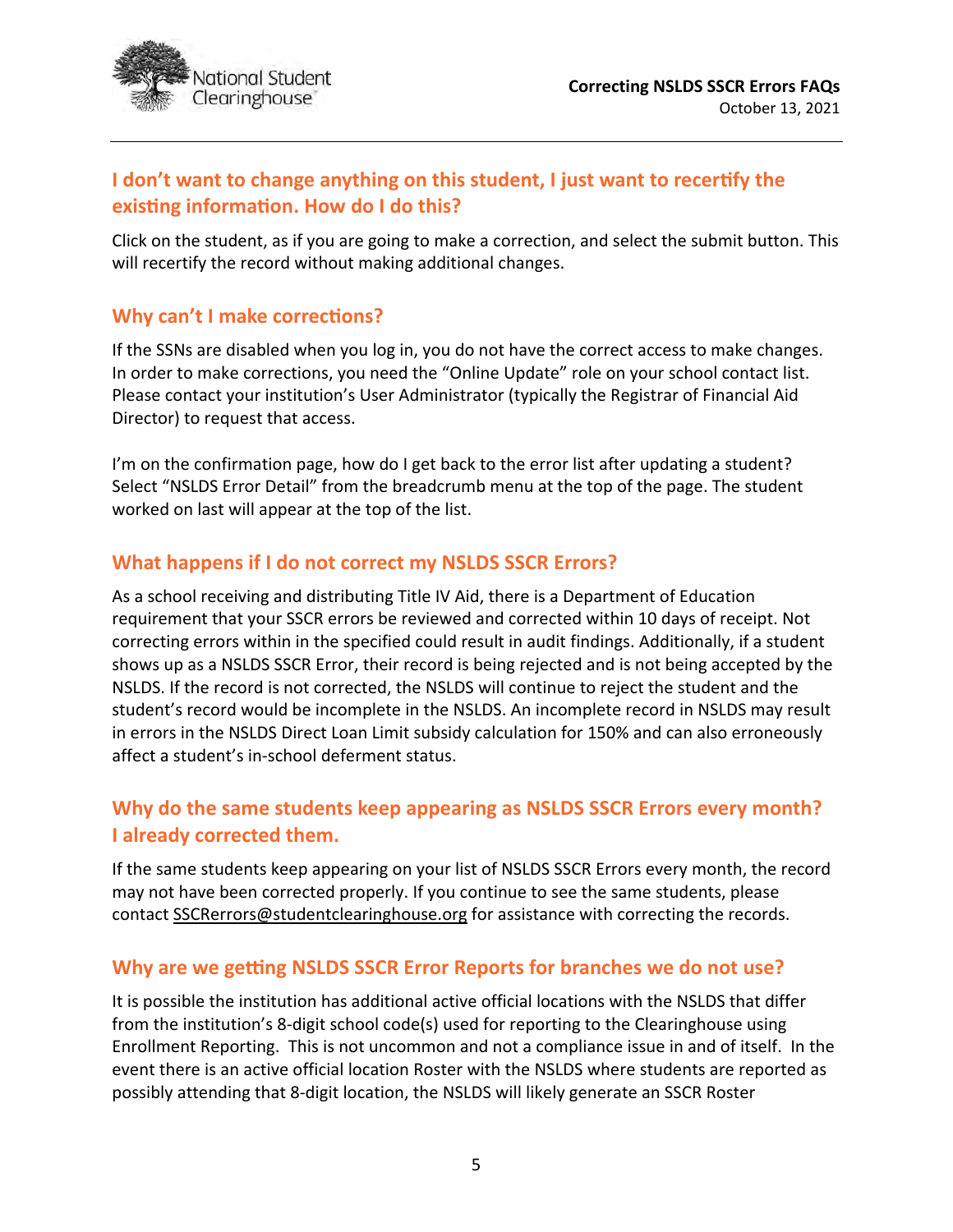

specifically for that 8-digit OPEID and send it to the Clearinghouse for processing as with all other active location Rosters NSLDS has in their system.

I already completed the errors for my enrollment file, why am I getting another error report? The NSLDS SSCR Errors are different than your enrollment reporting errors and the process by which you send your enrollment files to the Clearinghouse. The NSLDS SSCR Errors are created after the Clearinghouse loads your enrollment reporting data and response to the NSLDS Roster of students with Title IV loans.

# **When will the NSLDS SSCR Error list update to show I corrected the NSLDS SSCR Errors?**

For audit purposes and tracking prior errors presented for each NSLDS SSCR Roster cycle, errors you address will be updated in the respective system, the Clearinghouse or the NSLDS where applicable, but will remain visible as an error presented on the Clearinghouse's SSCR error correction platform. The SSCR error reports are static, so you will not see the reports update to show that errors are resolved. However, if updates are made, a school user name and time stamp will appear under the "Submitted By" and "Submitted On" columns. If the errors have been successfully resolved and NSLDS accepts the data, you will not see the errors on your next error report.

# **Why are old students appearing on the NSLDS SSCR Error list? They were not included on my recent submissions.**

NSLDS expects all students requested on the NSLDS SSCR Roster have a response sent for the student. It is not uncommon for NSLDS to request a student who is no longer attending, or never attended, your school. For this reason, it is possible to see students on the NSLDS SSCR Roster error report who are not or have not attended your school. NSLDS expects schools address errors presented regardless of whether the student is currently enrolled.

## **How do I contact NSLDS?**

NSLDS can be contact via phone at 800-999-8219 or via email at nslds@ed.gov. In the event you need to contact NSLDS to address a particular NSLDS SSCR Roster Error, please be sure to obtain a ticket number from the representative for your records and audit trail.

# **I made an update on the NSLDS website for a student, do I need to update the student in the Clearinghouse as well?**

NSLDS errors can recur or students can appear on future NSLDS SSCR Roster cycle error reports if the current certification date of enrollment updated in the NSLDS does not match, or conflicts with the current certification date of enrollment in the Clearinghouse. Ideally, and to avoid